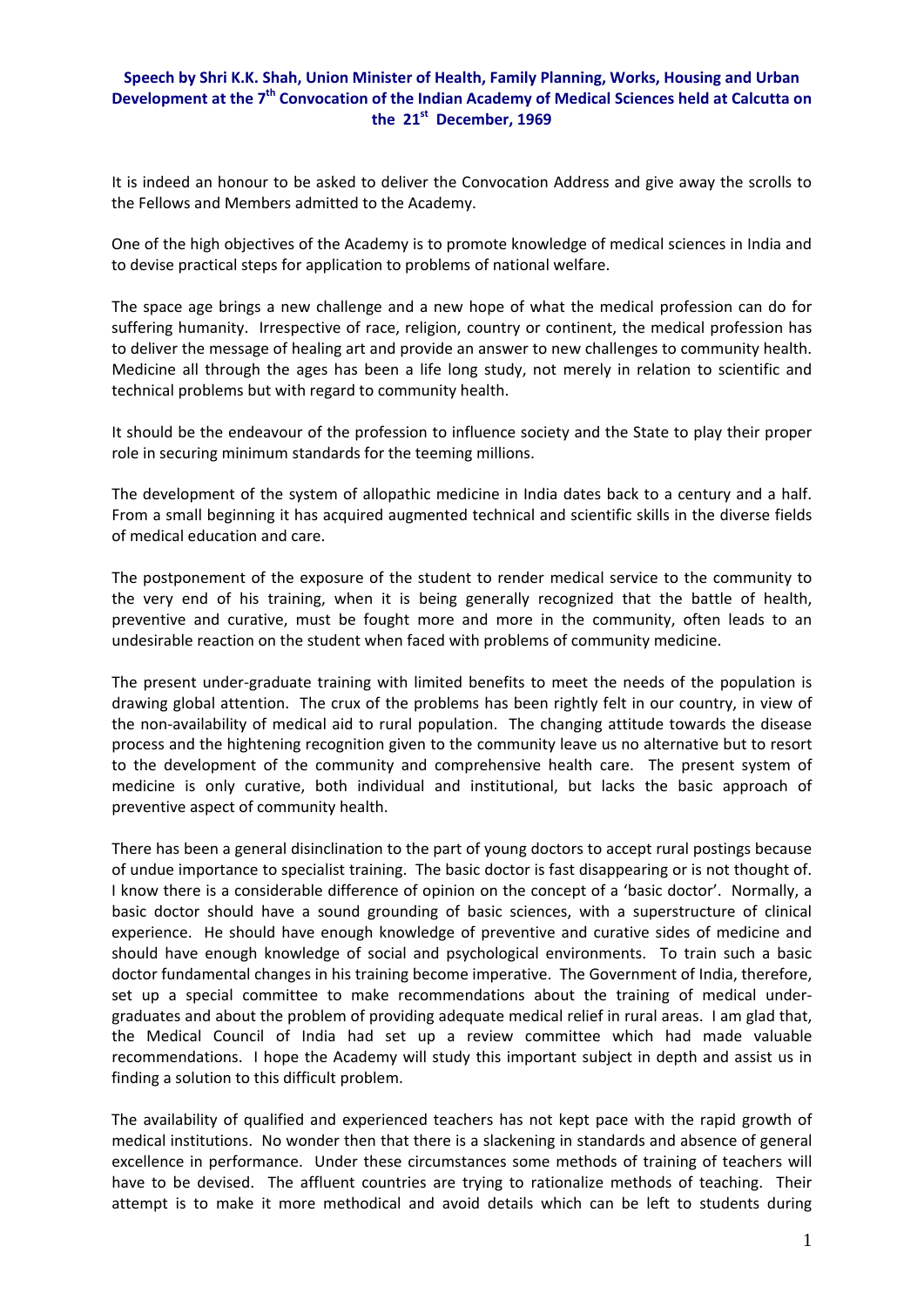practical training. A change in the curriculum will look after this requirement, but something more will have to be done for training teachers to meet the demands of these changes. The Academy will be in a better position to explore the possibility of re-arranging Summer-Schools to examine the possibility of exchange of teachers from one institution to another and of utilizing services of senior visiting professors to stimulate the growing departments of colleges.

With the development of higher specialists the work of the hospitals has become much more complex and this calls for technically qualified personnel to handle sophisticated equipment. The medical bill has been progressively increasing. In spite of all this, I find that the patients are not satisfied. What is wrong with the working of our hospitals is a natural question that is foremost in the minds of everyone. Inspite of heavy investments both in men and material why are our medical services criticized? I have also not been able to get a true picture of what it costs us to provide the various facilities in our hospitals, as there is no proper cost accounting in our hospitals. I have been thinking about all these matters for quite some time now and have come to the conclusion that to maintain a satisfactory standard of service we need a constant review of the working of the different departments and services in our hospitals. For this, we should develop a planning machinery in the institutions to evaluate the work of the different categories of the staff in the hospitals. As I have said on previous occasions also, you who are in the vanguard of this noble profession can develop a system of medical audit. Your opinions and views will be accepted by the members of your profession without reservation. This system of medical audit has been adopted in developed countries. It is not the intention to criticize the working of any individual without justification, but it is primarily meant to find out the loopholes which should be plugged in order to provide service of a high quality. A medical audit will be practicable only when it is possible to conduct autopsies on all fatal cases in order to establish the cause of death in each case. However, in the absence of a legislation for a compulsory autopsy, postmortem can be performed only with the consent of the relations of the deceased.

Another pre‐requisite for a proper medical audit is the development of a satisfactory system of medical recording and maintenance of hospital records by providing the necessary staff and equipment. I am sorry to say that the progress in this respect in our hospitals has also been tardy. It is not realized by those who hold the purse-strings that the valuable time of the doctors should not be wasted by saddling them with a vast amount of clerical work and for this purpose they should be provided with stenographers. The third essential requirement is the cost accounting of the different departments. It is necessary to know what it costs to have a particular service in a unit compared with the same service in another unit. This work has also not been taken up by our institutions. The budgeting and financing of the institutions is being done without any study with regard to the cost for each individual unit. I would, therefore, earnestly commend to your association to take positive measures for establishing medical audit, a good medical record section and an adequate machinery for proper cost accounting in the institutions with which you are connected.

Another trend which I have noticed is that the young doctors depend more and more on the proprietary preparations advertised extensively by the pharmaceutical firms without prescribing preparations by their generic names. This makes treatment costlier and the drug bills in the clinics and in the hospitals are progressively rising. While ensuring that the patients should get the requisite treatment we have to see that the patients are not drugged unnecessarily. It is also necessary that the cost of medication should be within reasonable limits. This will be possible only if you as teachers and clinicians are able to wean away the young doctors from the habit of prescribing drugs by their proprietary names. In a poor country like ours, it is very difficult for a man of average means to afford costly treatment with proprietary preparations. I would, therefore, invite your special attention to the present trend of prescribing proprietary drugs and also over-prescribing. This has to be checked not only on economic considerations but also from the point of view of the health of the patient.

As I have mentioned already, the undergraduate medical curriculum continues to be mostly curative oriented and the young doctors who are being turned out from the medical colleges are unwilling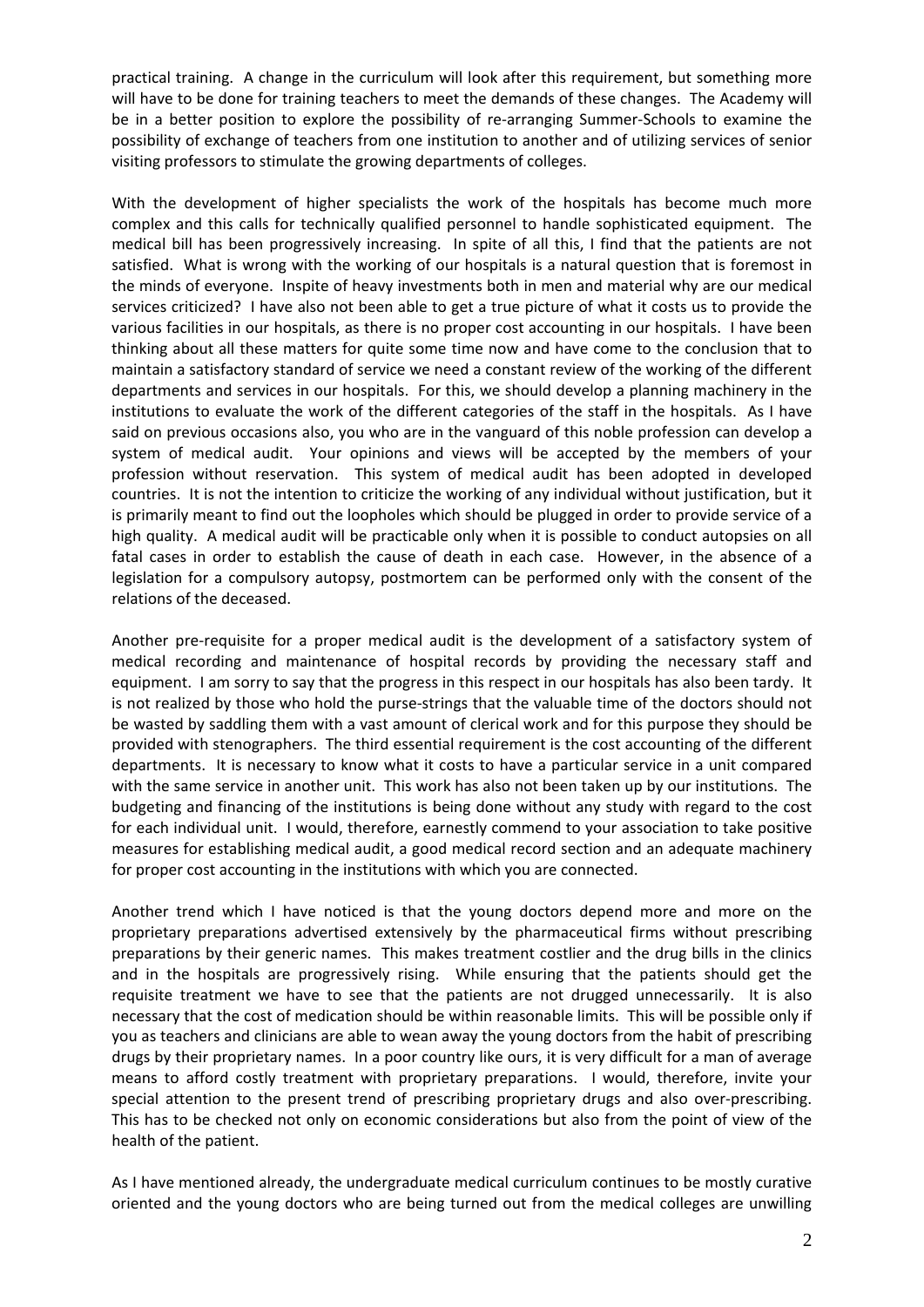and, in fact, not fully suited to render both preventive and curative health services to the teeming millions who live in rural and semi-urban areas. To make a beginning in remedying this unsatisfactory situation, my Director General of Health Services has made certain proposals which are being considered by the Government of India. He has suggested that as a pilot project each State may select a suitable medical college and provide it a 'Mobile Training‐Cum‐Service Unit' with 50 beds fully equipped with the necessary vehicles and tents to render curative, preventive and promotive health services in rural areas. Hitherto only a teacher in social and preventive medicine from a medical college has been visiting a primary health centre with his students and interns but unfortunately this practice has not delivered the goods. According to these proposals a physician, surgeon, obstetrician and a gynecologist and a teacher in social and preventive medicine in the selected medical college will spend one month in the Mobile Training-Cum-Service Unit where they will train 15 to 20 final year medical students, 10-15 interns in curative, preventive and promotive aspects of health by carrying out the following :

- out‐patient clinic and laboratory examination,
- home visiting for emergency medical care, imparting health education including motivation in family planning,
- ante-natal clinic.
- well-baby clinic including immunization,
- specific morbidity surveys to ascertain disease and malnutrition prevalence and to organize action programme for its control,
- collection of vital statistics.
- involvement in the national programmes for eradication or control of communicable diseases and family planning programme under the supervision of State Public Health and Family Planning personnel,
- gaining first‐hand knowledge and practical experience about the curtailment measures to be taken in the event of outbreaks of epidemics of smallpox, cholera, enteric fevers, dysentery, etc.,
- domiciliary treatment of tuberculosis and leprosy and
- assisting in the implementation of the applied nutrition, school mid‐day meals and school health service programmes.

It is important that these activities should be carefully supervised by all the senior and junior teachers in the concerned medical college and also the State Public Health and Family Planning personnel. By implementing these proposals, it will be possible to give training in comprehensive Community Medicine and Family Planning to medical and nursing students and interns by setting up the Mobile Training‐Cum‐Service Unit in tents in the midst of a group of villages. The staff members, students and interns will have an opportunity to live together in the camp and give a practical demonstration to the villagers of setting up sanitary latrines at a reasonable cost, preventing contamination of existing wells, tanks and other sources of water supply and avoiding gastrointestinal infections by drinking boiled water, milk, etc. The teachers from the medical college may, with advantage, be assisted by all the medical and para-medical staff both in the public health department in the district as well as those in the Primary Health Centre. As a matter of fact, the Primary Health Centre doctor and para‐medical personnel can benefit a great deal by working in close co‐operation with the team of teachers, students and interns from the medical college while rendering comprehensive health and family planning service to the community. Thus, there is great advantage in pooling all our existing resources in men and material in this noble task.

After visiting every house in the villages in the vicinity of the camp and after completing the functions detailed above, the Unit should move to another area for performing similar functions there. In this way such a unit can cover a fairly large population in a year and assume total responsibility for patient care, family care, small family norm and community care in rural areas which have been sadly neglected so far. It is important to note that every one of the existing 4919 Primary Health Centres is expected to cater to the needs of 100,000 to 120,000 population and the existing medical and para-medical staff in the Primary Health Centre and sub-centres are not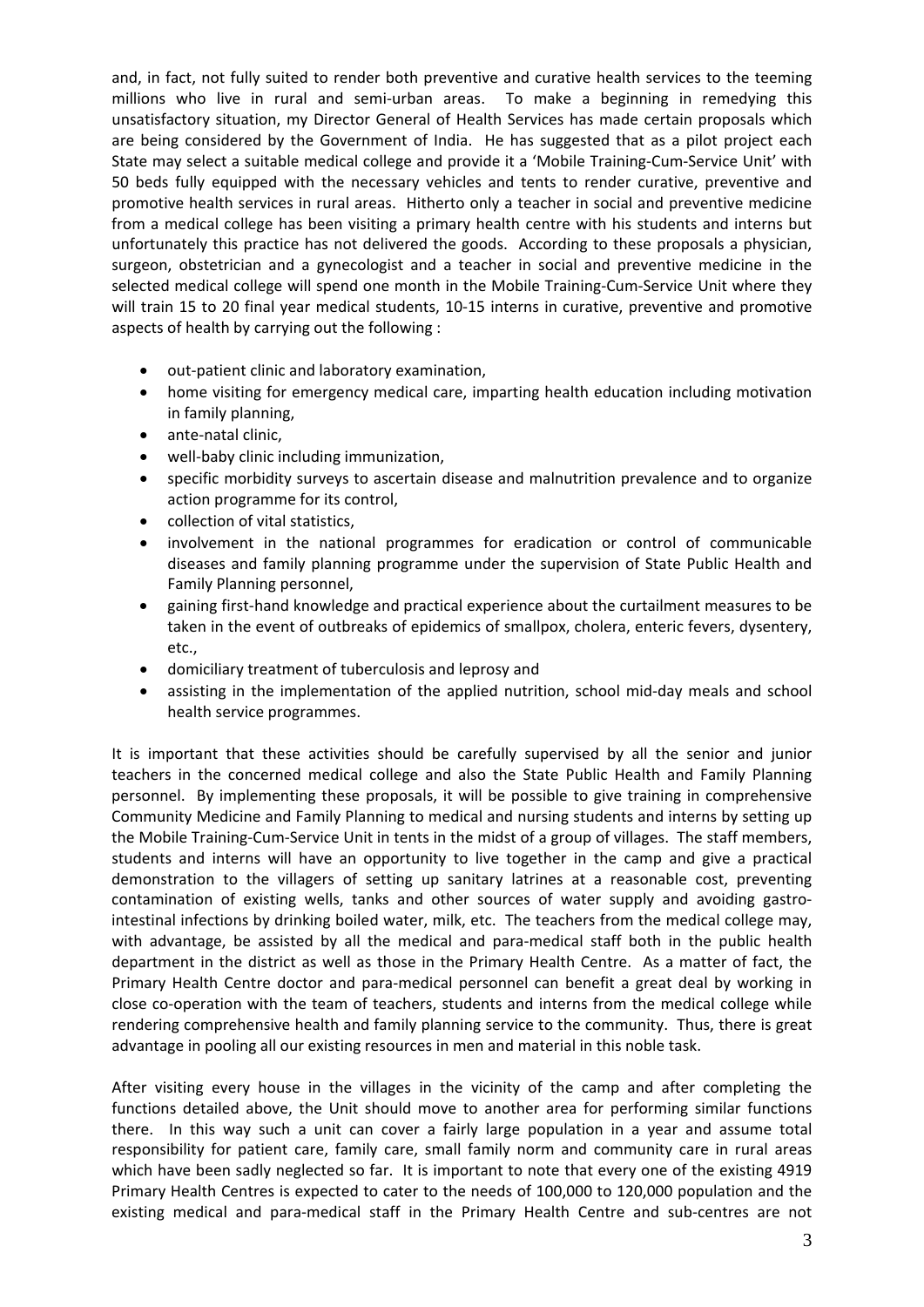adequate to render satisfactory service to such a large population in respect of curative and preventive medicine, public health measures and family planning programme. It is only by rendering first some curative service to the rural folks that medical personnel can win their confidence in order to motivate them to participate actively in our National Family Planning Programme, National Programmes for Eradication or Control of Communicable Diseases, Applied Nutrition Programme etc. The successful functioning of the proposed Mobile Training‐Cum‐Service Unit with the active participation of the villagers who can assist in various ways will boost up morale of the rural population. Thanks to the green revolution, they will contribute liberally if they are convinced about the real value of our approach. In course of time the rural community may undertake to maintain, on their own, Primary Health Centres or even Mobile Hospitals. In that event the load in the city hospitals will go down considerably and thereby improve their efficiency. Let us hope that the medical students and interns trained in Mobile Unit in rural areas will find it easier to work in Primary Health Centres after qualifying for the MBBS degree.

The greatest merit in the proposal for starting Mobile Training‐Cum‐Service Unit is that, like the quality of mercy, it blesses the student and interns who will get the necessary training in Comprehensive Community Medicine with a rural bias and also enthuses the large rural population who will benefit from the humanitarian service rendered by them under the supervision of their teachers. There are 9,000 to 10,000 final year MBBS, and 5,000 to 6,000 interns available every year for such service. Here is a challenge to all of you who are teachers in the existing 95 medical colleges and the four post‐graduate medical institutes and private medical practitioners, as your combined effort will result in rendering curative, preventive and promotive health service to our rural population which has been neglected so far and this will also give a great push to all our National Health Programmes such as the Family Planning Programme, National Malaria and Smallpox Eradication Programmes, the Applied Nutrition Programme, etc. Lastly, but it is certainly not the least in importance, our medical students and interns, if they are suitably guided by all of you, will have job satisfaction and sense of fulfillment, apart from developing team spirit and discipline which will forestall student unrest in your medical colleges. I am sure you all accept this great challenge and make a firm resolve on this historic occasion to play your worthy role in this great march forward. As a matter of fact, it will be befitting your noble profession to blaze the trail in Rural India by launching relentless campaign against disease and ignorance and I have no doubt whatsoever that others will follow suit by launching other campaigns such as Adult Literacy Campaign, etc. in rural areas.

For some time past, the question of post-graduate medical education has been in our mind. Does it need re-orientation? Can some co-ordination be brought about? Can the labours of young intellectuals be utilized for the benefit of our vast masses? I have given vent to these thoughts as I feel that the Academy with the talent that it commands and with the experience that it has gathered can step in to fill‐up the voids that have been created and provide the necessary expertise that the new responsibilities will need. A continuous dialogue with the Academy can yield fruitful results in the interests of medical education in India.

In order to give more incentives to talented persons a new beginning will have to be made in making appointments of specialists in teaching institutions. Age‐long conventions and practices of giving promotions on the basis of seniority alone will have to be revised. Merit and sustained devotion to the cause of advancement of the specialty including creditable publications should be the future guidelines. The Academy can legitimately take pride in promoting talent by holding seminars on important topics. These seminars have unearthed young specialists. I hope that these will not be allowed to languish as glorious chronicles of achievements of urban intellectuals.

It is in the common interest of the general practitioners and the public alike that they keep in constant touch with day‐to‐day developments. This could be done by holding regular refresher courses at the State level in the larger and well established centres of medical training. I would like to suggest to the Academy to explore the feasibility of this proposal.